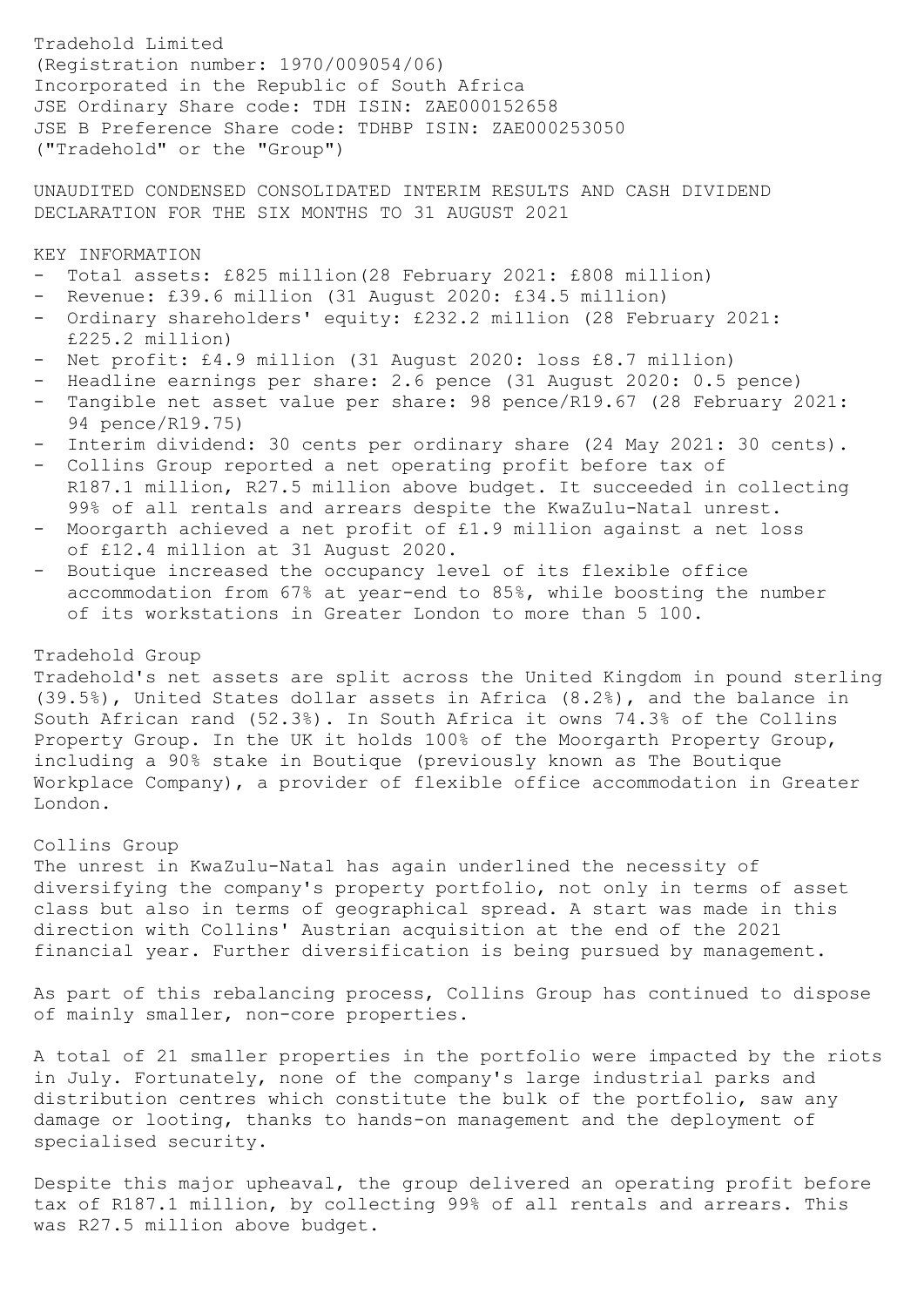The company's ability to weather the vicissitudes brought on by the pandemic is largely due to the long-term contracts - still with a weighted average expiry date of more than six years - with some of South Africa's major companies and conglomerates.

# Moorgarth

The UK market opened fully in June when all restrictions on leisure activities were lifted. This resulted in a significant increase in footfall in shopping centres and consequently in much improved trading performances by certain of the company's retail and leisure tenants.

Moorgarth managed to increase rent recoveries to over 90%, substantially above the market average. Consequently, Moorgarth could meet all its operating costs and all external debt requirements from operating income.

With shopping centres having shown themselves vulnerable to changes in global retail trends as well as anti-Covid restrictions imposed by government, Moorgarth has continued reducing its exposure to retail, now constituting 37% by value of the total portfolio. The balance comprises mostly commercial properties some which have been bought and equipped for Boutique.

Negotiations to sell the group's major co-owned shopping centre in Reading near London is ongoing, with strong interest being shown from several quarters. A deal is expected to be concluded in the second half of the year.

Moorgarth achieved a net profit of £1.9 million against a net loss of £12.4 million at 31 August 2020.

# Boutique

Boutique provides flexible office accommodation in 29 buildings in Greater London. Together they offer some 5 100 individual workstations in a modern environment adapted to the needs of individual clients.

Boutique started the new financial year with an occupancy rate of 67% compared to 92% at the start of the pandemic. Thanks to intensive sales activity, occupancy has recovered to 85%. Management now expects the business to be trading profitably on a monthly basis by the end of the financial year.

The increase in the number of lettings was also boosted by a steadily recovering market which is marked by a substantial change in how tenants are using space in the light of the new work-from-home culture. This coincides with a recent Property Week survey in which 80% of those questioned said face-to-face interaction with colleagues was the most important reason for returning to the office.

In the period under review the company remained cash positive as it has throughout the pandemic, and it was able to meet all debt obligations without any additional borrowing.

#### OUTLOOK

The major markets in which Tradehold operates still face considerable uncertainty. In recent weeks the UK has been plagued by shortages of crucial commodities and interruptions in the supply chain, while in South Africa the economy is still staggering under the loss suffered during the July riots.

The UK's economy is showing the strongest recovery of all the G7 nations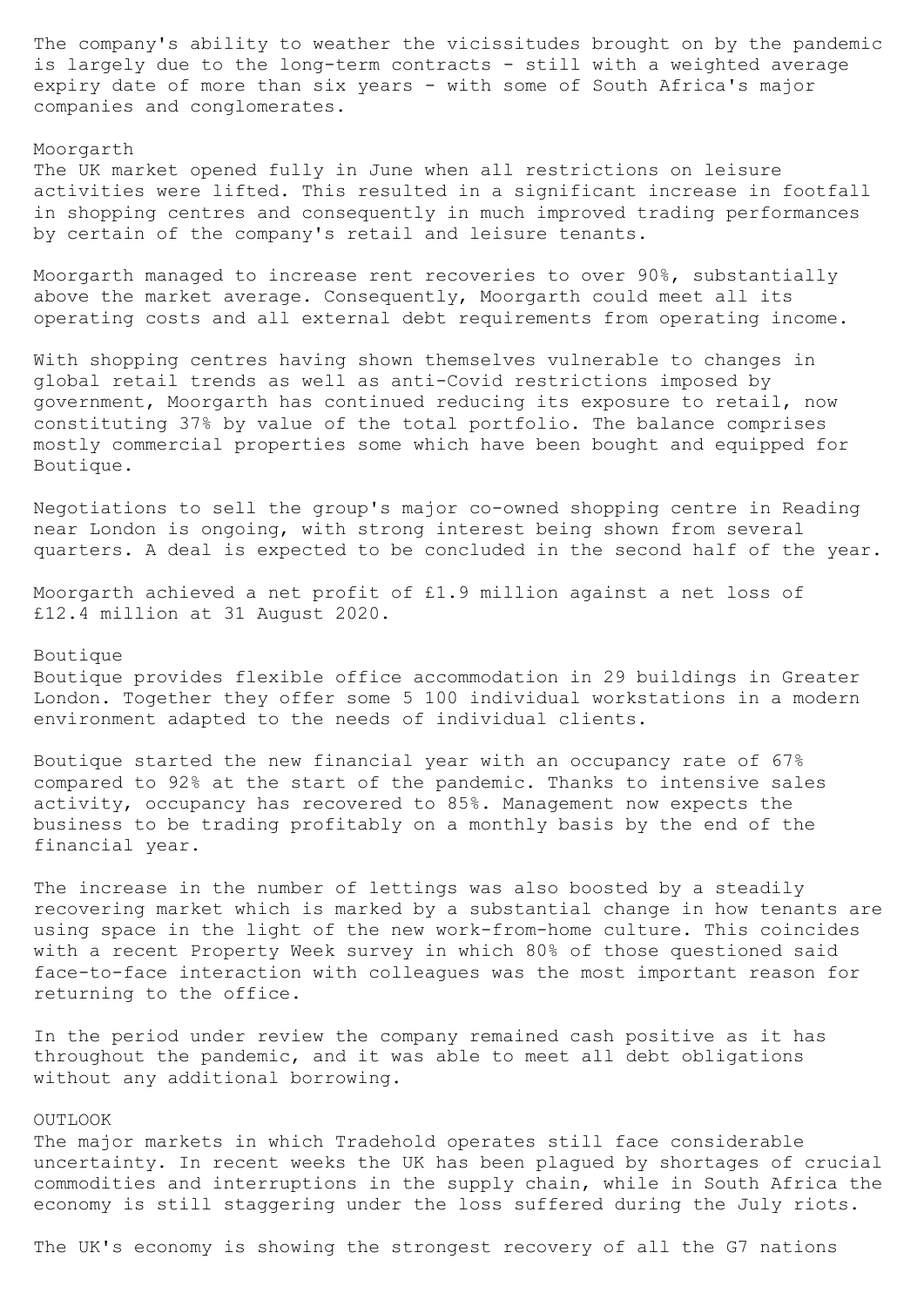while the IMF recently increased its growth projection for South Africa's economy to 5% for the year. In addition, all three of the group's major businesses are solid, well-established entities with experienced and highly adaptable management who have learnt over time how to operate successfully under the remaining Covid-restrictions.

We believe Boutique in particular finds itself in an excellent position to benefit from changing work cultures.

# ORDINARY SHARE CASH DIVIDEND

The board of directors of Tradehold (the "Board") resolved to declare a gross cash dividend of 30 cents per ordinary share on 15 November 2021 - Tradehold's second interim dividend to date. The income used for this purpose is Tradehold's share of the dividend Collins Group declares every six months in terms of the agreement with its minority shareholders, as well as operating cash generated by its United Kingdom and Mozambique operations. The dividend will reduce Tradehold's stated capital.

The distribution constitutes a foreign dividend as defined in section 1 of the South African Income Tax Act ("ITA") and is a dividend for purposes of dividends tax ("DT"), since the shares are listed on the JSE Limited ("JSE").

An exemption from DT is provided for in the ITA in respect of foreign dividends paid to a South African company and to a non-resident to the extent that it is paid in respect of listed shares, provided certain administrative procedures are complied with.

The ITA further provides for an exemption from income tax in respect of foreign dividends received or accrued in respect of listed shares.

In terms of the ITA, DT of 20% has been withheld in the case of those shareholders who are not exempt from it. They will therefore receive a net dividend of 24 cents per ordinary share.

Tradehold has 261 346 570 ordinary shares in issue. Its income tax reference number is 9725/126/71/9.

| The salient dates for the dividend are as follows: |                            |                          |  |
|----------------------------------------------------|----------------------------|--------------------------|--|
| Declaration date                                   |                            | Monday, 15 November 2021 |  |
| Last date to trade cum dividend                    | Tuesday, 30 November 2021  |                          |  |
| Date trading commences ex dividend                 | Wednesday, 1 December 2021 |                          |  |
| Record date                                        |                            | Friday, 3 December 2021  |  |
| Date of payment to shareholders                    |                            | Monday, 6 December 2021  |  |
|                                                    |                            |                          |  |

Share certificates may not be dematerialised or rematerialised between Wednesday, 1 December 2021, and Friday, 3 December 2021, both days included.

| HRW Troskie |                 | KL Nordier |
|-------------|-----------------|------------|
|             | Acting Chairman | Director   |

Malta 15 November 2021

FULL ANNOUNCEMENT The contents of this announcement is the responsibility of the directors of Tradehold. The announcement is only a summary of the information contained